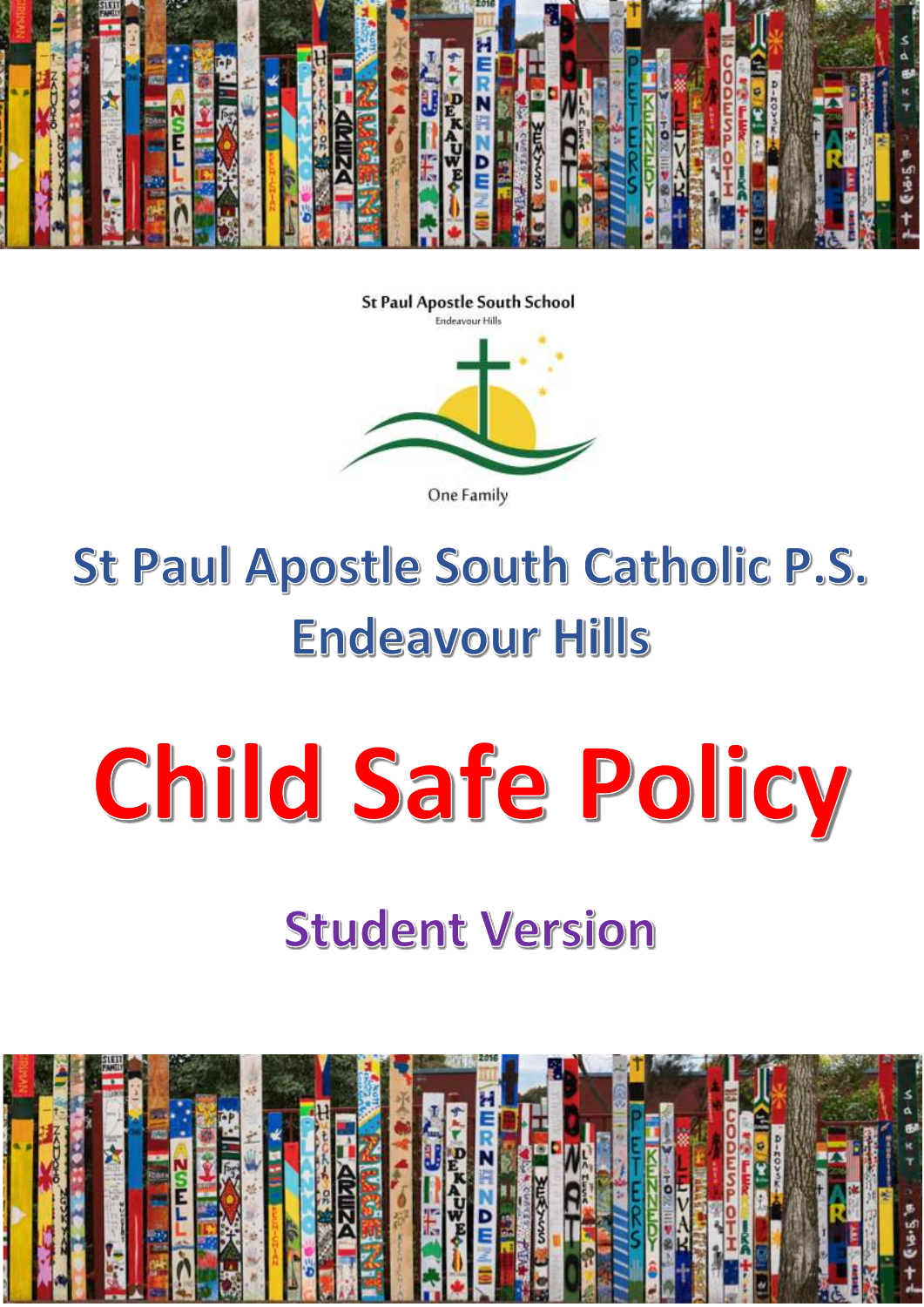#### Purpose

St. Paul Apostle South Primary School is a great school to learn and have fun at but all students enrolled have a right to feel safe and be safe.

No one should behave in a way that makes you feel unsafe or afraid, including anyone in your family, anyone at your school or anyone in the community.

Everyone at our school helps and looks after all students; old and young, students with different beliefs and different backgrounds.

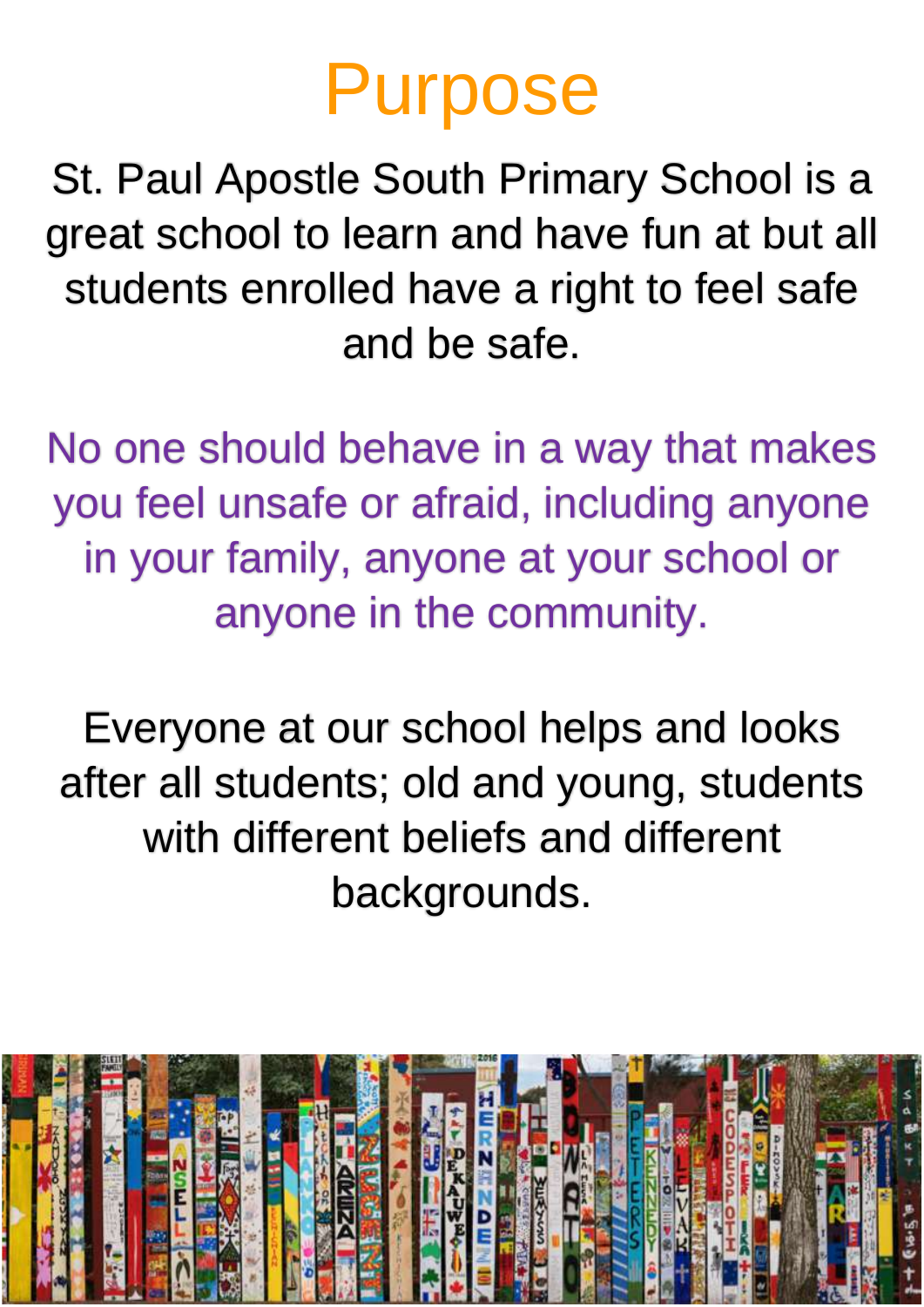## Valuing our Differences

- St. Paul Apostle South is very lucky to have so many different cultures and religions that are a part of the school.
- Life would be boring if everyone at the school was the same as each other!
- The staff looks after all our students and does not accept any bullying or teasing and we celebrate the fact that we are different from one another.
- It is everyone's job to look after each other and speak up if people are being nasty to someone else.

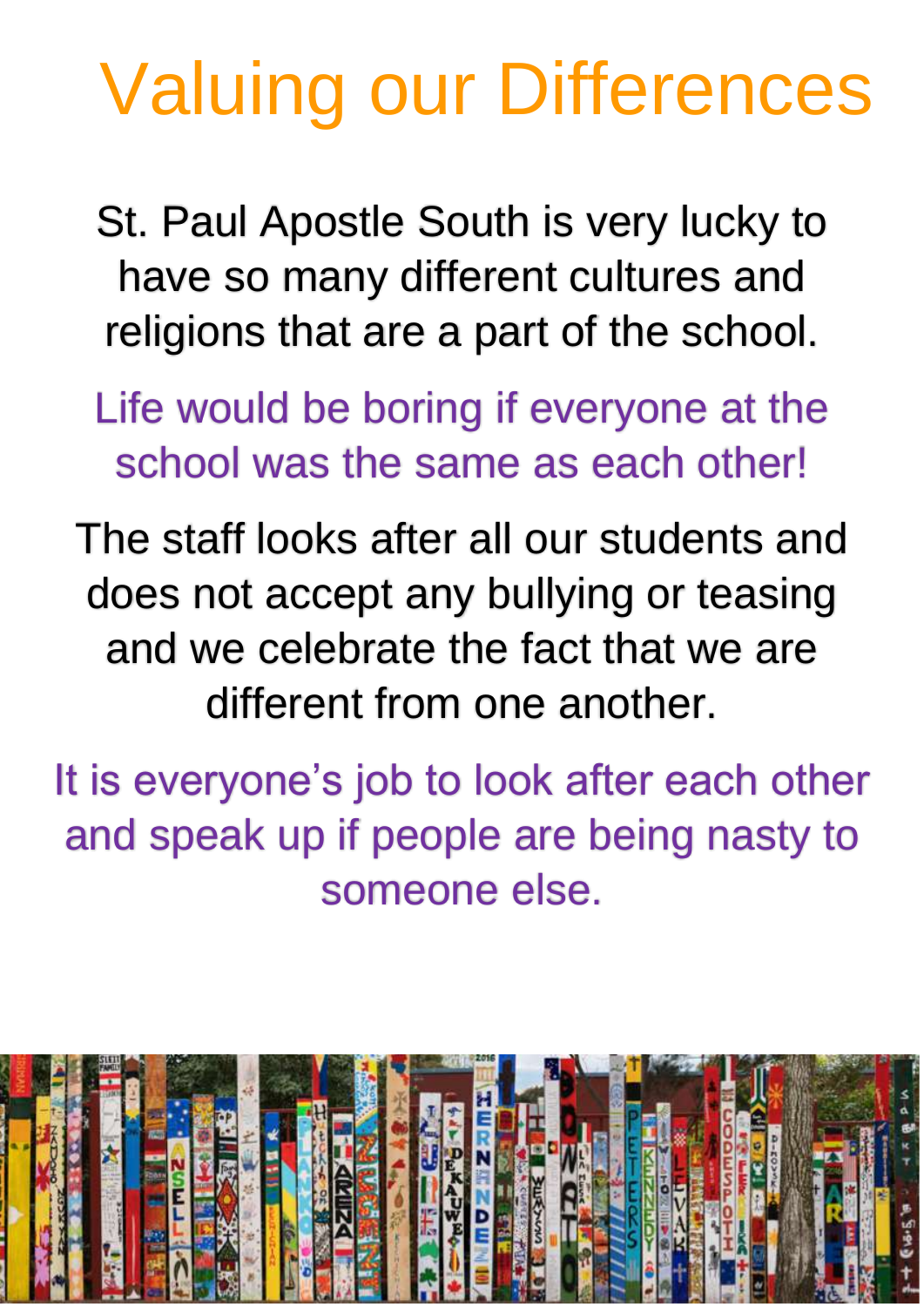### Commitment

The staff at St. Paul Apostle South have made a commitment to ensure that all students at the school feel safe and are not worried or scared that something bad will happen to them.

The staff at the school know what to do if a student comes to them and says that they are worried about something of they feel unsafe about something.

Each year the teachers learn about ways that they can help keep us safe.

Any new staff member at the school must pass all the government regulations that have been created to keep students safe. This means that they can teach and work at St. Paul Apostle South.

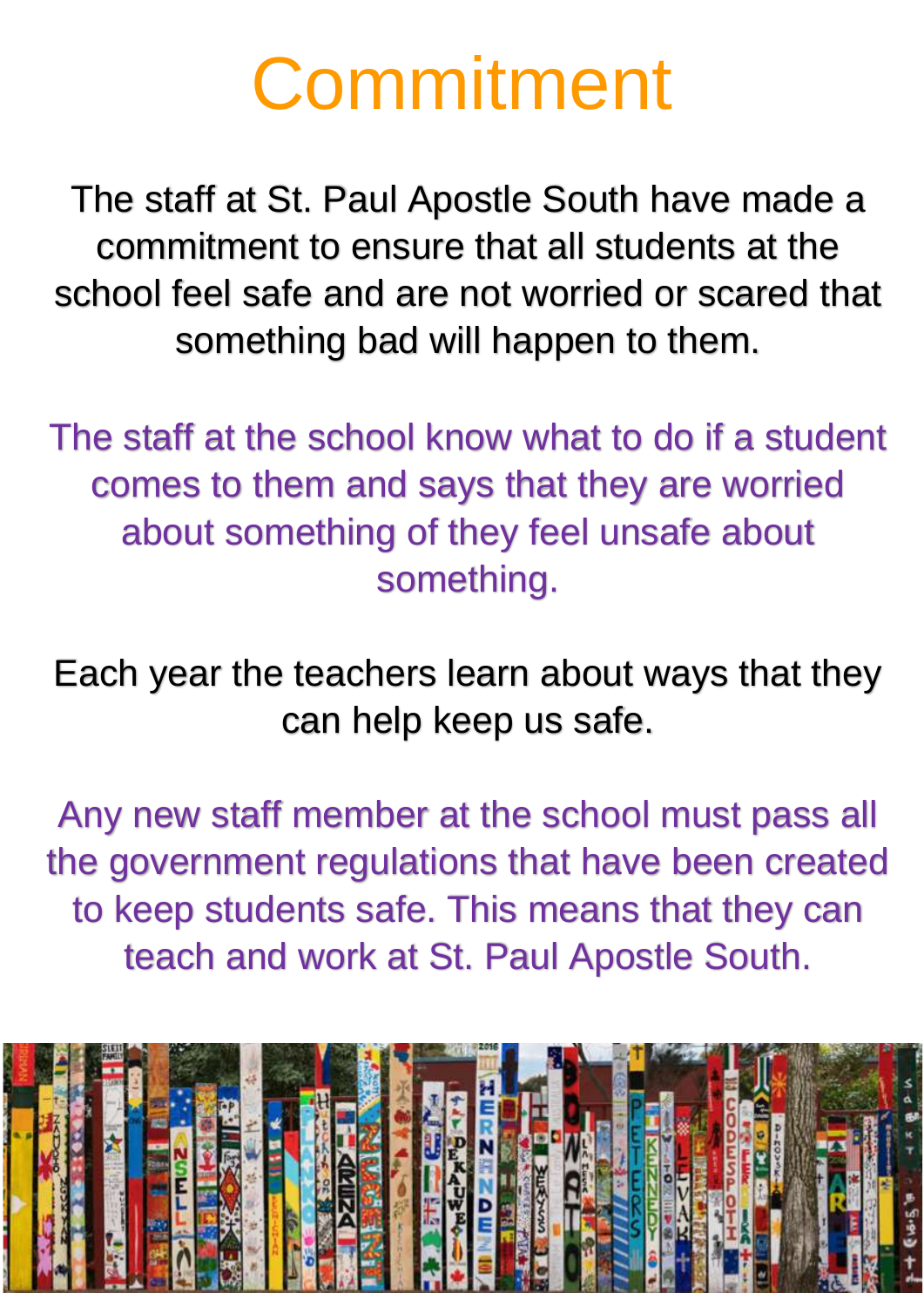# Being Safe

It is important that all members of the community work together to make sure that everyone is safe.

The school will always look for problems that may make things unsafe for people but we need the help of everyone to keep each other safe from harm.

We should always tell someone if we see something that can be harmful so that it can be fixed straight away.

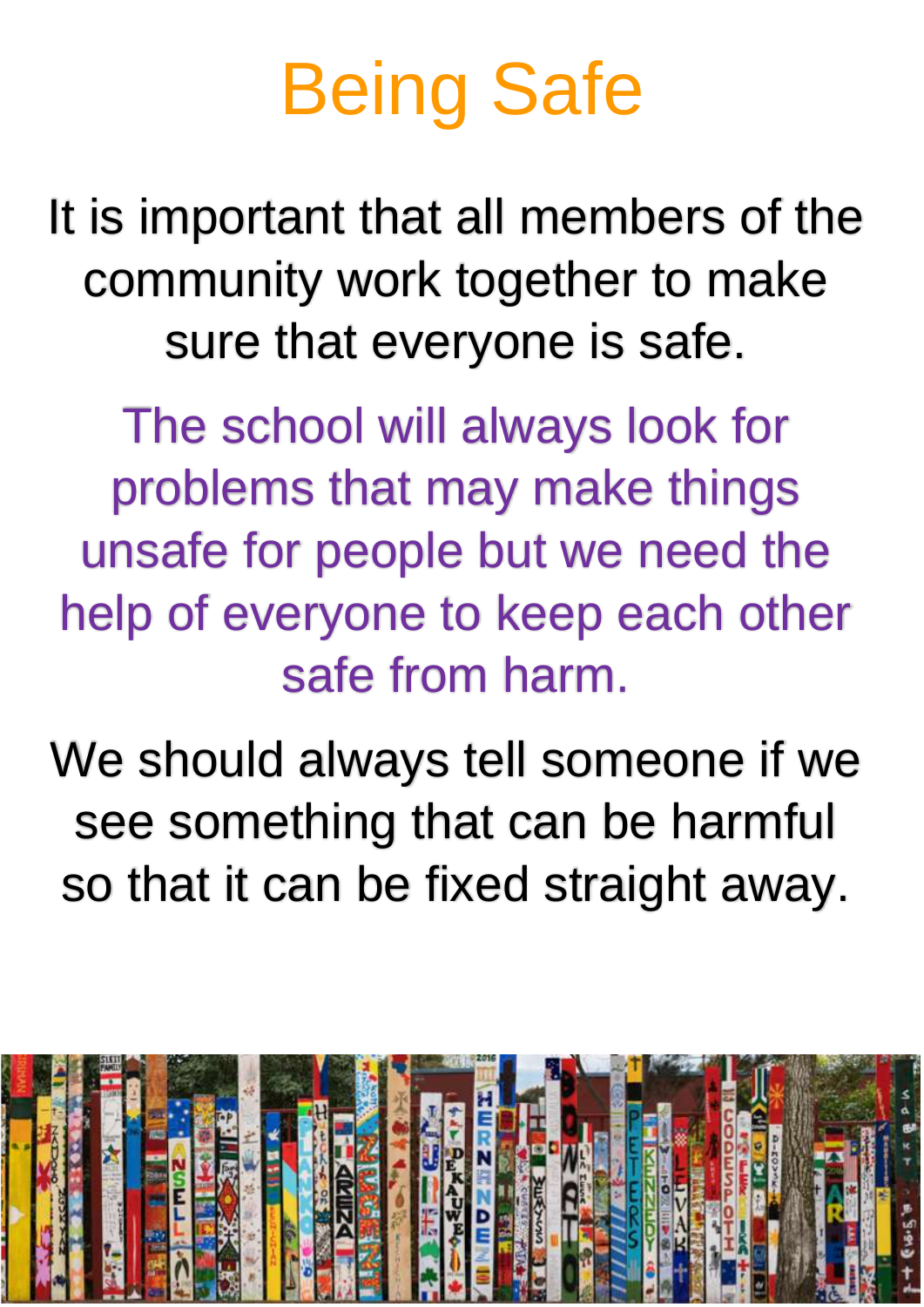#### Code of Conduct

There are now a set of important rules called a 'Code of Conduct' that all staff members, emergency teachers, volunteers, parent helpers, workers and clergy have to follow.

These rules have been set up to make sure that all children and cared for while they are at school.

St Paul Apostle South's Code of Conduct can be found on the school website under Child Safety.

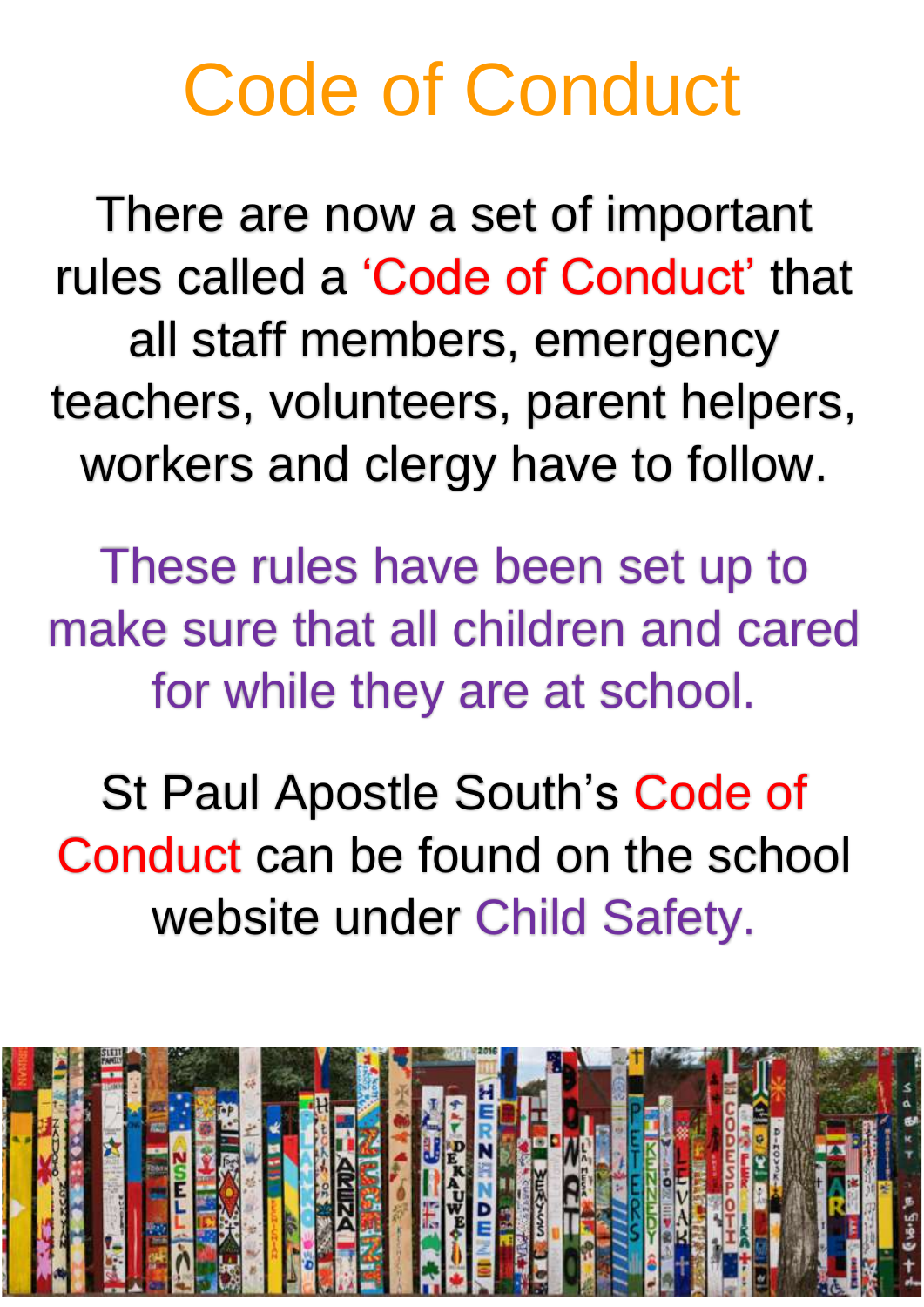# Social and Emotional Learning Programs

St. Paul Apostle South believes that all children need to learn how to become more resilient and bounce back from situations that may be challenging.

The school offers programs that give our children strategies so that they can cope with the ups and downs of everyday life.

These programs are for all students throughout the school. The staff are fully committed to ensuring the wellbeing of all students in our school and implement these programs to assist the students at the school develop these lifelong skills.